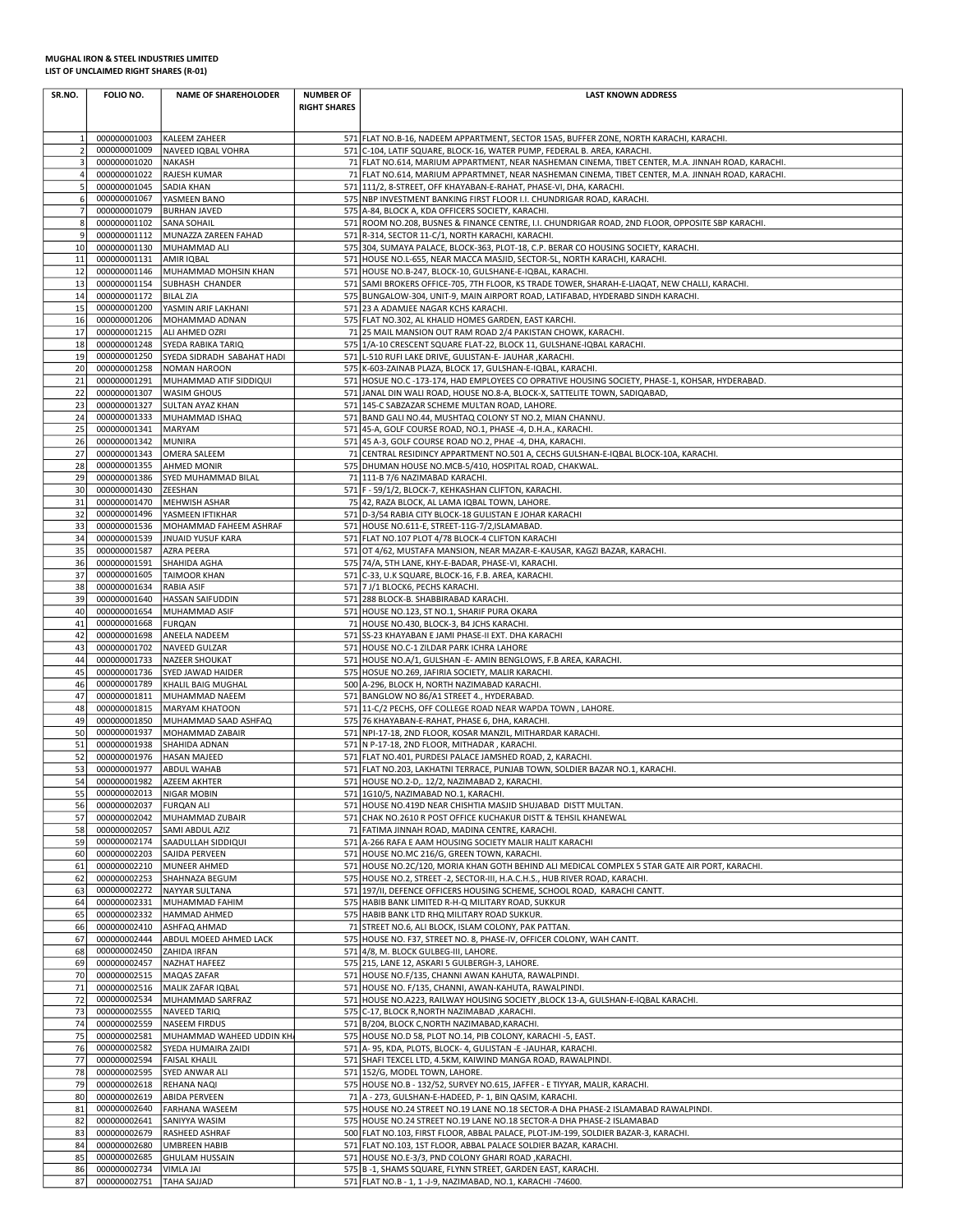## MUGHAL IRON & STEEL INDUSTRIES LIMITED LIST OF UNCLAIMED RIGHT SHARES (R-01)

| 88         |                              | 000000002755   MUHAMMAD RIYAZ PATEL     | 71 505, MACHIYARA SQUARE, MULJI STREET, KHARADAR, KARACHI.                                                        |
|------------|------------------------------|-----------------------------------------|-------------------------------------------------------------------------------------------------------------------|
| 89         | 000000002760                 | <b>ABDUL GHANI</b>                      | 571 FLAT NO.6, 2ND FLOOR, HAJI YOUSUF HAJI IBRAHIM BUILDING, CUTCHI MEMON STREET, NO.1SADDAR, KARACHI.            |
| 90         | 000000002782                 | <b>SHAMIM SHAHID</b>                    | 75 HOUSE NO.4, STREET NO.4, MUSLIM ROAD, SAMNABAD, LAHORE.                                                        |
| 91         | 000000002848                 | <b>JOVERIA ASLAM</b>                    | 571 FLAT NO.F-1 77-A BLOCK-6 PECHS KARACHI                                                                        |
| 92         | 000000002856                 | YASMIN ELAHI                            | 571 C214, BLOCK NO. 10, F.B AREA, KARACHI.                                                                        |
| 93         | 000000002861                 | <b>IKRAMUDDIN</b>                       | 571 R-1210, BLOCK NO. 17, FEDREL B, AREA, KARACHI.                                                                |
|            |                              |                                         |                                                                                                                   |
| 94         | 000000002894                 | MUZAFFER AHMED HASHMI                   | 571 HOUSE NO.B-163, NORTH NAZIMABAD, KARACHI.                                                                     |
| 95         | 000000002904                 | MUHAMMAD AKRAM                          | 571 T-D-A-P-62, GARDEN BLOCK NEW GARDEN TOWN, LAHORE.                                                             |
| 96         | 000000002905                 | <b>HINA FARRUKH</b>                     | 571 218-B, AHMAD BLOCK NEW GARDEN TOWN, LAHORE.                                                                   |
| 97         | 000000002942                 | MUHAMMAD TARIQ                          | 575 C-17, BLOK R, NORTH NAZIMABAD, KARACHI.                                                                       |
| 98         | 000000002998                 | ASAD MEHMOOD MINHAS                     | 571 HOUSE NO.158, STREET 24, DHOKE, SYEDIAN, CHAMAN ABAD MISRIAL ROAD, RAWALPINDI.                                |
| 99         | 000000003009                 | <b>SABA IMRAN</b>                       | 71 HOUSE NO.448, BLOCK-J 3, JOHAR TOWN, LAHORE.                                                                   |
| 100        | 000000003026                 | <b>WHAB ALI</b>                         | 571 C 10 SL AHMAD BILAL FLAT D-516, SECTOR E-912, PAF COMPLEX, ISLAMABAD                                          |
| 101        | 000000003038                 | NAZIM AHMED KHAN                        | 571 C-46 SUNNY HEIGHTS BLOCK 10-A, MAIN RASHID MINHAS ROAD, KARACHI.                                              |
| 102        | 000000003060                 | <b>TASNEEM AKHTAR</b>                   | 575 FFC MEDICAL CENTRE GOTH MACHHI SADIKABAD                                                                      |
| 103        | 000000003102                 | MAHMOOD ELAHI                           | 571 D-139, BLOCK NO.5, F.B.AREA, KARACHI.                                                                         |
| 104        | 000000003121                 | NABEEL ALI PARACHA                      | 71 HOUSE NO.1000 BLOCK C, DOUBLE ROAD SECTOR 0-9, NATIONAL POLICE FOUNDATION, ISLAMABAD.                          |
| 105        | 000000003162                 | KAWISH NADEEM NIZAMI                    | 75 R-831, SECTOR 15-A-4, BUFFERZONE , NORTH KARACHI. KARACHI.                                                     |
| 106        | 000000003178                 |                                         | 575 111-C, KHYABAN-E-BAHRIA, PHASE-7, DHA, KARACHI.                                                               |
|            |                              | <b>NAHEED TANVEER</b>                   |                                                                                                                   |
| 107        | 000000003203                 | SAHUKAT ALI KABANI                      | 571 BUILDING NO.29, FLAT NO.H, PLOTINIUN CO OPERATIVE HOUSING SOCIETY, NASHTIR RAOD KARCHI.                       |
| 108        | 000000003237                 | MUHAMMAD FARAZ YOUSUF                   | 571 FLAT NO.104, PLOT NO.C-4-7, ISMAIL ARACE CHANDNI CHOWK, KARACHI.                                              |
| 109        | 000000003241                 | MOHAMMAD SALIM                          | 571 45A 1/1, GOLF COURSE ROAD NO.1, PHASE 4, DHA KARACHI.                                                         |
| 110        | 000000003294                 | NIGHAT SARWAR                           | 575 HOUSE NO.275-D, STREET-8 KHAYABANJ-E-SIR SYED COLONY, RAWALPINDI.                                             |
| 111        | 000000003311                 | <b>FARZANA MUNIR</b>                    | 571 D-73, BLOCK-4, F.B. AREA, KARIMABAD, KARACHI.                                                                 |
| 112        | 000000003363                 | KHADIJA                                 | 571 504, UNI CENTRE, I.I.CHUNDRIGAR ROAD, KARACHI.                                                                |
| 113        | 000000003364                 | MUNEEZA                                 | 571 504, UNI CENTRE, I.I.CHUNDRIGAR ROAD, KARACHI.                                                                |
| 114        | 000000003379                 | MUHAMMAD IMRAN                          | 71 NOORAM CENTRE, HAMIDABAD, MADNI ROAD, MOOSA LANE, FLAT -2/20, GALI-1, KARACHI.                                 |
| 115        | 000000003386                 | MUZZAMIL BALAGAMWALA                    | 575 PLOT NO.715-9, BE APPARTMENT, 2ND FLOOR, M.A. JINNAH COLONY, JAMSHED ROAD-3, KARAHCI.                         |
| 116        | 000000003387                 | <b>JAVERIA</b>                          | 575 PLOT-715-9, 2ND FLOOR, B-3, BE APPARTMENT, M.A. JINNAH ROAD, JAMSHAED RAOD-3, KARAHCI                         |
| 117        | 000000003409                 | <b>SABAH FAIZAN</b>                     | 71 155-GG STREET NO.22 PHASE-4 DHA LAHORE                                                                         |
| 118        | 000000003412                 | FAKHAR BASHIR RANA                      | 571 HOUSE NO.168 BLOCK-D PHASE-4 DHA LAHORE                                                                       |
| 119        | 000000003474                 | <b>FARKH GULZAR</b>                     | 571 SHOP NO.7, SHERAZI MARKET NEAR RADIO PAKISTAN, MA JINNAH MARKET, KARACHI.                                     |
| 120        | 000000003500                 | MUDASSAR ABBAS                          | 571 ALI AKBAR ROAD HOUSE NO.309, MOHALLAH IMAMIA COLONY CHOWK ABBAS SHAHDARA LAHORE.                              |
| 121        | 000000003519                 | <b>MUHAMMAD FAISAL</b>                  | 571 D-50, BLOCK-7, GULSHAN-E-IQBAL KARACHI.                                                                       |
|            | 000000003520                 |                                         |                                                                                                                   |
| 122        |                              | <b>SABA YASIR</b>                       | 571 D-50 BLOCK-7, GULSHAN-E-IQBAL KARACHI.                                                                        |
| 123        | 000000003529                 | <b>ASMA</b>                             | 575 JALIL ARCADE 5TH FLOOR FLAT A-502, PLOT JM 716/9/1, OFF M.A JINNAH ROAD, KARACHI.                             |
| 124        | 000000003547                 | <b>SHAHZAD ALI</b>                      | 571 353-C BLOCK GULSHAN E RAVI LAHORE                                                                             |
| 125        | 000000003605                 | MUHAMMAD SHAKIR                         | 571   1ST FLOOR PLOT NO.ST-22, BLOCK-7, FEDERAL B AREA, KARACHI.                                                  |
| 126        | 000000003649                 | <b>ANILA BANO</b>                       | 71 AFSHA ARACADE FLAT NO.C-406, BRITTO ROAD, SOLDIER BAZAR BAZAR NO.3 KARACHI.                                    |
| 127        | 000000003652                 | OWAIS IQBAL                             | 571 HOUSE NO.1- E, STREET NO.75, G -6/4, ISLAMABD.                                                                |
| 128        | 000000003653                 | HASSAN UL HAQ                           | 571 MOH, JANDA QAZIAN ROAD, GUJJAR KHAN, RAWALPINDI.                                                              |
| 129        | 000000003676                 | MUHAMMAD GHAYUR ADIL                    | 575 4-ADIL NOOR CHAMBER ISLAMI CHOWK NEAR NEHAM ROAD, KARACHI.                                                    |
| 130        | 000000003687                 | MOHAMMAD ASHARAF                        | 71 KHATHIWAR BUILDING ADAMJEE NAGAR TIPU SULTAN ROAD, BLCOK A, KARACHI, WEST                                      |
| 131        | 000000003724                 | ABDUL JABABR                            | 4 G-8115, POONA WALA VEIW, FLAT NO.402, BOHRI ROAD, NEAR CUSTOM HOUSE, KHARADAR, KARACHI.                         |
| 132        | 000000003735                 | MOHAMMAD SHAFI                          | 571 13-D2, GULSHAN-E-IQBAL, RABBI APPATMENT, KARACHI.                                                             |
| 133        | 000000003740                 | RAZIA YOUSUF                            | 571 78-C, BLOCK 6, PECHS, KARACHI.                                                                                |
| 134        | 000000003786                 | MUHAMMAD JAWAID KHAN                    | 575 HOUSE NO.603, ZAINAB PLAZA, BLOCK-17, GULSHAN-E-IQBAL, KARACHI.                                               |
| 135        | 000000003787                 | MUHAMMAD RAHEEL KHAN                    | 575 K-603, ZAINAB PLAZA, BLOCK-17, GULSHAN-E-IQBAL, KARACHI.                                                      |
| 136        | 000000003788                 | MUHAMMAD ASAD KHAN                      | 575 K-603, ZAINAB PLOAZA, BLOCK-17, GULSHAN-E-IQBAL, KARACHI                                                      |
|            |                              |                                         |                                                                                                                   |
| 137        | 000000003820                 | MUHAMMAD ALI                            | 571 B-185, BLOCK-3, GULISTAN-E-JAUHAR, KARACHI.                                                                   |
|            | 000000003839                 | ASIYA ASHFAQUE                          | 571 FLAT NO.A -4, ARCON CENTRE, PLOT NO.TM -693, FATIMA JINNAH COLONY, JAMSHED ROAD NO.3, KARACHI.                |
| 138        |                              | ABDUL MOEED                             | 571 PHASE-1-A, BEST HOMES, 160-F, PECHS, BLOCK-3, KARACHI-75400.                                                  |
| 139        | 000000003870                 |                                         |                                                                                                                   |
| 140        | 000000003895                 | <b>HANIFA</b>                           | 71 FLAT NO.A-8, M.L. TERACE 700/3, JAMSHED ROAD,-3, KARACHI.                                                      |
| 141        | 000000003929                 | S. MUSTAFA ZAHEER ZAIDI                 | 571 4-B 1/2, NAZIMABAD, KARACHI.                                                                                  |
| 142        | 000000003950                 | <b>BUSHRA ZAFAR</b>                     | 575 SMYCO, 145 MARRIOT ROAD, DENSOHAL, KARACHI.                                                                   |
| 143        | 000000003982                 | ALI MUHAMMAD                            | 71 FLAT NO.A-5, CREATIVE APPARTMENT, 2ND FLOOR, BLOCK-A, FATIMA JINNAH COLONY, JAMSHED ROAD NO.3, KARACHI.        |
| 144        | 000000004010                 | <b>AAMIR</b>                            | 71 HOUSE NO.14, MASHALLAH BUILDING, 2ND FLOOR, MOOSA LANE KARACHI.                                                |
| 145        |                              | 000000004022 SYED AHMED ALI NAQVI       | 571 5-E-19/5, NAZIMABAD KARACHI,.                                                                                 |
| 146        | 000000004068                 | MUHAMMAD ABDULLAH TAHIR                 | 571 HOUSE NO.69 KHAYABAN-E-SHAHBAZ PHASE-VI DHA KARACHI.                                                          |
| 147        | 000000004069                 | <b>FARHA TAHIR</b>                      | 571 HOUSE NO.69 KHAYABAN-E-SHAHBAZ PHASE-VI, DHA KARACHI.                                                         |
| 148        | 000000004072                 | MUHAMMAD IRFAN                          | 571 HOUSE NO.08 STREET NO.2, JAVED BEHRZE, HOUSING SOCIETY MARIPUR ROAD HAWKS BAY KARACHI.                        |
| 149        | 000000004114                 | <b>NAILA</b>                            | 571 SHAHEEN AIR INTERNATIONAL LTD, TERMINAL 1 ROAD, JINNAH INTERNATIONAL AIRPORT, KARACHI.                        |
| 150        | 000000004139                 | MUHAMMAD HASAN                          | 571 FLAT NO.301, 3RD FLOOR, BLOCK-F-61/2, YASIN SQUARE, DOLI KHATA, KARACHI.                                      |
|            |                              |                                         |                                                                                                                   |
| 151        | 000000004143                 | <b>IQRAR AHMED</b>                      | 571 HOUSE NO.71, MUHALLA MAZHAR SAEED, FAREED COLONY, SADIQABAD, DISTRICT RAHIM YAR KHAN.                         |
| 152        | 000000004151                 | SHANILA BANO                            | 571 R-31, BLOCK-8, GULSHAN-E-SHAMIM, YASEENABAD, KARACHI.                                                         |
| 153        | 000000004190                 | <b>IBRAHIM</b>                          | 571 FLAT NO.33, 5TH FLOOR, TAJ MEHAL APPARTMENT, PLOT.SR9/1 5, FAIZ MUHAMMAD FATEH ALI ROAD, PAKISTAN CHOWK, KHI. |
| 154        | 000000004195                 | MALIK SAJID NAVEED                      | 571 STREET NO.1, NEAR GOVT. COLLEGE BAGHBAN PURA LAHORE.                                                          |
| 155        | 000000004242                 | <b>ABDUL MOIZ</b>                       | 571 HOPUSE NO.89, AMIL COLONY NO.2, JAMSHED ROAD, NO.1.                                                           |
| 156        | 000000004305                 | MUHAMMAD ADNAN                          | 71 ROOM NO. 96-97, KARACHI STOCK EXCHANGE, BUILDING, STOCK EXCHANGE ROAD, KARACHI.                                |
| 157        | 000000004314                 | MARIAM SAJJAD                           | 571 GK 2/18, KHATIJA ARCADE, REHMATULLAH, STREET, KHARADAR KARACHI.                                               |
| 158        | 000000004330                 | MOHAMMAD MUNAF                          | 571 2ND FLOOR, 25/3/A-2, MUHAMMAD ALI SOCIETY, KARACHI                                                            |
| 159        | 000000004333                 | MOHAMMAD WAHID                          | 571 FLAT NO.207, AL MARIUM ARCADE 138, GARDEN EAST, KARACHI.                                                      |
| 160        | 000000004350                 | <b>ZAKIR HUSSAIN KHAN</b>               | 571 A-28, ANWAR-E-IBRAHIM, MALIR CITY, KARACHI.                                                                   |
| 161        | 000000004366                 | <b>FOUZIA MALIK</b>                     | 571 406-D/2, WAPDA TOWN, LAHORE.                                                                                  |
| 162        | 000000004408                 | RUKHSANA NAEEM                          | 71 HOUSE NO.28/1-3, SHEET NO.23, MODEL COLONY, KARACHI.                                                           |
| 163        | 000000004528                 | AABIDA                                  | 571 1-DARGAH JAMAL SHAH DOCTOR HAJI QASIM LANE KHARADAR KARACHI--74000                                            |
| 164        | 000000004548                 | <b>MAHESH KUMAR</b>                     | 575 PLOT-187/A FLAT NO.202 2ND FLOOR TAJI MOBILE MALL NEAR BHARIA DUSTUR KHAN UPPER GIZRI KARACHI                 |
| 165        | 000000004557                 | MUHAMAMD MAAZ SHAMIM                    | 575 A-7, GULISTAN-E-KALEEM MODEL COLONY, NEAR SECURITY PRESS KARACHI.                                             |
| 166        | 000000004562                 | <b>GEETA KUMARI</b>                     | 575 17-B, SHAMS SQUARE ,83-GARDEN EAST FLYN STREET NEAR BALOCH GARDEN KARACHI.                                    |
| 167        | 000000004574                 | MUHAMMAD DANISH                         | 571 361/B, BLOCK B, ADAMJEE NAGAR GHAZI SALAHUDDIN ROAD, KARACHI.                                                 |
| 168        | 000000004605                 | MUHAMMAD HANIF KHATRI                   | 71 HOUSE NO.R-929, BLOCK-2, AZIZABAD, FEDERAL B AREA, KARACHI.                                                    |
| 169        | 000000004621                 | ABDUL HAEED CHUNARA                     | 571 A-3, UNITED HOUSING SOCIETY, FLYNN STREET-96, GARDEN EAST, KARACHI.                                           |
| 170        | 000000004635                 | ATTIA MOAZZAM                           | 575 HOUSE NO.22/1, 2ND GIZRI STREET, DHA, PHASE-4, KARACHI.                                                       |
|            |                              |                                         |                                                                                                                   |
| 171        | 000000004636                 | MUHAMMAD WALEED MOAZZAN                 | 575 HOUSE NO.22/1, 2ND GIZRI STREET, DHA, PHASE-4, KARACHI.                                                       |
| 172        | 000000004646                 | RABIA                                   | 571 D-42, MEMON PLAZA, PHASE-1, FLAT-3, BLOCK-13-B, GULSHAN-E-IQBAL, KARACHI.                                     |
| 173        | 000000004693                 | SHAIKH ARSHAD AHMED BHINDAI             | 71 C-113, BLOCK 5-C, SECTOR NO.11-C-1, FAIZA AVENUE, NORTH KARACHI, KARACHI.                                      |
| 174        | 000000004714                 | AKASH DATWANI                           | 571 FLT NO.103, NEW KAUSER SQUARE, FERER TOWN CLIFTON, NEAR TEEEN TALWAR, KARAHI.                                 |
| 175        | 000000004715                 | ANIKA IQBAL                             | 71 HOUSE NO.D - 67, NAVAL HOUSING, SCHEME ZAMZAMA LINK ROAD, CLIFTON, KARACHI.                                    |
| 176        | 000000004758                 | KASHIF MEHMOOD                          | 71 FAISAL COLONY KAHALI SHAH PUR GUJRANWALA                                                                       |
| 177<br>178 | 000000004788<br>000000004801 | MUHAMMAD LUQMAN SHAIKH<br>AMJAD HUSSIAN | 571 HOUSE NO.116-34/203 HIRABAD HYDERABAD<br>71 100-B QASIM NAGAR QASIMABAD, HYDERABAD.                           |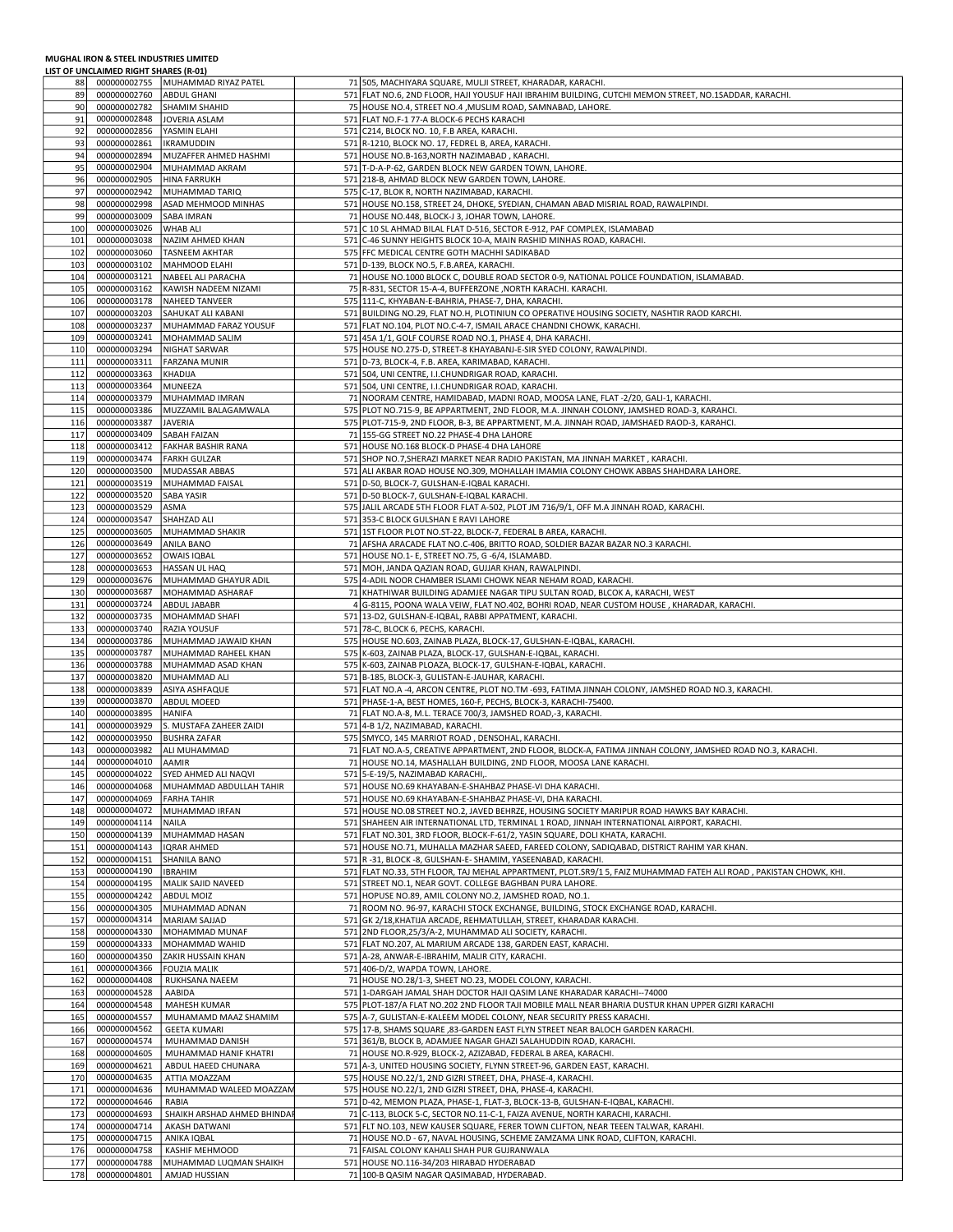## MUGHAL IRON & STEEL INDUSTRIES LIMITED LIST OF UNCLAIMED RIGHT SHARES (R-01)

| 179        | 000000004825                 | MUHAMMAD SHAHAB QAZI                  | 571 HOUSE NO.69-B, STREET NO.17, GULZAR-E-QUAID-E-RAWALPINDI.                               |  |
|------------|------------------------------|---------------------------------------|---------------------------------------------------------------------------------------------|--|
| 180        | 000000004834                 | <b>NOREEN KHURRAM</b>                 | 571 HOUSE NO.133-A, KASHMIR ROAD, RAWALPINDI.                                               |  |
| 181        | 000000004844                 | KAMRAN KHALIQ                         | 575 HOUSE NO.22, LANE-1, STREET-3, LALAZAR ESTATE, TULSA ROAD, RAWALPINDI                   |  |
|            |                              |                                       |                                                                                             |  |
| 182        | 000000004870                 | MUHAMMAD ASHRAF SABIR                 | 71 HOUSE NO.45, STREET NO.13, GUJJER PURA, LAHORE.                                          |  |
| 183        | 000000004878                 | MUHAMMAD UMAIR KHAN                   | 571 42 RAZA BLOCK ALLAMA IQBAL TOWN LAHORE                                                  |  |
| 184        | 000000004884                 | <b>KHALID HAYAT</b>                   | 571 332-B, NEW CHAUBURJI PARK, MULTAN ROAD, LAHORE.                                         |  |
| 185        | 000000004886                 | RAHAT IMRAN                           | 571 HOUSE NO SD.44, FALCON COMPLES, GULBERG-III, LAHORE.                                    |  |
| 186        | 000000004887                 | <b>IMRAN HASSAN MALIK</b>             | 571 HOUSE NO.SD 44, FALCON COMPLEX, GULBERG-III, LAHORE.                                    |  |
| 187        | 000000004944                 | NASREEM AFZAL                         | 571 F-82, STREET 7-A OFFICER COLONY, CAVELRY GROUND, WALTON ROAD, LAHORE.                   |  |
|            | 000000004945                 |                                       |                                                                                             |  |
| 188        |                              | <b>SHAGUFTA SHAMS</b>                 | 571 BASIT SYED QUTUB SHAH, PO BOX, MOKAL, TEHSIL CHNIAN, DISTT, QASUR.                      |  |
| 189        | 000000004999                 | <b>TAUCEF AHMED</b>                   | 571 HOUSE NO.A-13 HAIDR CENTRE BLOCK-G KARACHI                                              |  |
| 190        | 000000005026                 | RIDA NAZ FARUQI                       | 575 C-19 BLOCK-A NORTH NAZIMABAD KARACHI                                                    |  |
| 191        | 000000005030                 | SOHAIL AHMED                          | 575 HOUS NO.A-417 SECTOR 14/B SHAHMAN TOWN NORTH KARACHI KARACHI                            |  |
| 192        | 000000005069                 | NOMAN AHMED                           | 571 HOUSE NO.93, SECTOR 36F, LANDHI KARCHI.                                                 |  |
| 193        | 000000005119                 | ALLAH WASAYA ZUBAIR AJMAL KH          | 571   I-5, APSARA III, BLOCK 16, GULSHAN-E-IQBAL, KARACHI.                                  |  |
|            | 000000005153                 | MUHAMMAD IFAN                         | 75 PLOT NO.A-3, FLAT NO.3RD FLOOR MASHOORI CENTER SHANTINAGAR GULSHAN IQBAL KARACHI.        |  |
| 194        |                              |                                       |                                                                                             |  |
| 195        | 000000005158                 | FARZANA                               | 571 260, JASMINE BLOCK, SECTOR C, BAHRIA TOWN, LAHORE.                                      |  |
| 196        | 000000005163                 | SAMAN AFZAL                           | 571 HOUSE NO.912 RAVI BLOCK ALLAMA IQBAL TOWN LAHORE                                        |  |
| 197        | 000000005179                 | <b>FARHAN MARAJ</b>                   | 571 4/A, 4/15-NAZIMABAD NO.4, KARACHI.                                                      |  |
| 198        | 000000005191                 | <b>MARIAM ZAFAR</b>                   | 571 2ND FLOOR PLOT 57 C-21 ST COMMIL STREET PHASE-II, EXT DHA, KARACHI.                     |  |
| 199        | 000000005207                 | KHADIJA                               | 571 FLAT NO.502, PLOT NO.45/3, BLOCK 7/8 OVERSEAS SOCIEYT AMEER KHUSRO ROAD, KARACHI.       |  |
| 200        | 000000005215                 | ATIF FAROOQ                           | 575 MC 466, GREEN TOWN, KARACHI-75210.                                                      |  |
| 201        | 000000005222                 | <b>FAISAL ABBAS</b>                   | 571 FAISAL STREET NO.20, MOHALA SYED PAK, DHULLY, GUJRANWALA.                               |  |
|            |                              |                                       |                                                                                             |  |
| 202        | 000000005235                 | MUHAMMAD RIZWAN YOUSUF                | 575 HOUSE NO.545-1C1, TOWNSHIP, LAHORE.                                                     |  |
| 203        | 000000005249                 | MAHMOOD UL HASSAN QURESHI             | 575 HOUSE NO.52 BLOCK-1 SECTOR B-2 TOWNSHIP LAHORE                                          |  |
| 204        | 000000005260                 | MUHAMMAD ATIF RAZA                    | 71 106-C ARCHITECT SCOIETY LAHORE                                                           |  |
| 205        | 000000005261                 | MOHAMMAD FARHAN KHAN                  | 571 KACHI MEMON BUILDING 2ND FLOOR HOUSE NO.B-13 KARACHI                                    |  |
| 206        | 000000005300                 | MUHAMMAD PARVAIZ                      | 71 B-315, BRIGHT STAR APPARTMENT MOSIMIYAT, MAIN UNIVERSITY ROAD KARACHI.                   |  |
| 207        | 000000005306                 | MEHDI ABBAS                           | 71 HEMANI CHEMBERS, 5TH FLOOR , ADAM G DOWOOD ROAD KHARADAR KARACHI.                        |  |
| 208        | 000000005322                 | SYED ABDUL HAROON RASHEED             | 575 FLAT NO.H-5, UK SQUARE, FB AREA, BLOCK 16, KARACHI.                                     |  |
| 209        | 000000005324                 | <b>RUKHSANA</b>                       | 571 AL REHMAN AGENCY, 32 NAWAB MUHABBAT KHANHJI ROAD, LEA MARKET, KARACHI.                  |  |
|            |                              |                                       |                                                                                             |  |
| 210        | 000000005325                 | HYDER ALI TAJANI                      | 500 B-11 SHAHRA-E-FAISAL, KDA SCHME NO.1, KARACHI 75350.                                    |  |
| 211        | 000000005329                 | MUHAMMAD IRFAN                        | 571 FLAT NO.910, SANA RESIDENCY GARDEN WEST KARACHI                                         |  |
| 212        | 000000005340                 | HABIBA                                | 571 AL AMIN APPATMENT, FLAT B-11, BLOCK NO.368, GARDEN EAST .KHI.                           |  |
| 213        | 000000005374                 | SYED OMAR FAROOQ                      | 571 FLAT NO.3, PLOT NO.412, C.P & BARAR SOCIETY, BLOCK-7/8, KARACHI.                        |  |
| 214        | 000000005389                 | <b>SHAIROZ VIRANI</b>                 | 71 B-8 3E 11 GULHAN-E-KARAIM SOCIETY NAZIMABAD KARACHI.                                     |  |
| 215        | 000000005392                 | SHAHBUDDIN                            | 575 FLAT NO.G-8, GULSHAN -E-KAREEM SOCIETY, NAZIMABAD, KARACHI.                             |  |
| 216        | 000000005441                 | <b>GHULAM SAFDAR</b>                  | 71 HOUSE NO. A273 GULSHAN-E-HADEED BIN QASIM P-1, KARACHI.                                  |  |
| 217        | 000000005486                 | <b>IQBAL YOUSUF</b>                   | 75 C4/8, MODERN COLONY, MANGHOPIR ROAD, NEAR CHAMAN CINEMA, KARACHI.                        |  |
| 218        | 000000005530                 | ALI SALMAN KHAN                       | 571 HOUSE NO.77, G4 WAPDA TOWN, LAHORE.                                                     |  |
|            |                              |                                       |                                                                                             |  |
| 219        | 000000005532                 | SHAHNAZ PERVEN                        | 571 HOUSE NO.250 RIZWAN BLOCK AWAN TOWN MULTAN ROAD, LAHORE.                                |  |
| 220        | 000000005553                 | ABDUL SAMEE SHAIKH                    | 571 FLAT NO.A-202, YASIR TERRACE APPARTMENT, PHASE 2, BLOCK 10, GULISTAN-E-JAUHER, KARACHI. |  |
| 221        | 000000005556                 | <b>ERUM NADEEM</b>                    | 571 K-12,. RAZA SQAURE, GULSHAN-E-IQBAL, BLCOK 10, KARACHI.                                 |  |
| 222        | 000000005577                 | ANUM FASIH                            | 71 169-A, BLOCK 8, K.A.E.C.H.S., BALOCH COLONY, KARACHI.                                    |  |
| 223        | 000000005578                 | ABDULLAH BIN SHOAIB                   | 571 82/212 STREET NO.5, KHAYABAN-E-RAHAT, PHASE 6, DHA, KARACHI.                            |  |
|            |                              |                                       |                                                                                             |  |
| 224        | 000000005591                 | <b>RUBINA SHAHID</b>                  | 575 28-D, MODEL TOWN, LAHORE.                                                               |  |
| 225        | 000000005597                 | ABDUL QADIR                           | 575 B - 23, BLESSING OLAZA, NORTH NAZIMABAD, BLOCK - K, KARACHI.                            |  |
| 226        | 000000005599                 | ABDUL SAMAD                           | 571 201, AL MADINA CENTER, PARYA LAL STREET, JODIA BAZAR, KARACHI.                          |  |
|            |                              |                                       |                                                                                             |  |
| 227        | 000000005638                 | RAMZAN IDREES                         | 571 VILLAGE CHEHARI BINAIAL P/O CHFHARI DOLAL PHAR WAL TEHSIL GUJAR KHAN DISTT. RAWALPINDI. |  |
| 228        | 000000005728                 | <b>TAHIR IDREES</b>                   | 575 SAIRA MANZIL, 2ND FLOOR ZAKARIA LANE, JODIA BAZAR KARACHI.                              |  |
| 229        | 000000005754                 | ASIF HAFEEZ KHAN                      | 571 R-680, BLOCK-16, F.B. AREA, KARACHI.                                                    |  |
| 230        | 000000005795                 | MUHAMMAD TALHA                        | 571 HOUSE NO.51, STREET-10, AFSHAN COLONY, RAWALPINDI.                                      |  |
| 231        | 000000005813                 | MOHAMMAD YOUSUF                       | 575 MASOOMI CHAMBERS FLAT NO,17 N.P. H/5/6/7 KHAMCHAND STREET JODIA BAZAR KARACHI.          |  |
| 232        | 000000005814                 | MOHAMMAD KHALID                       | 575 MASOOMI CHAMBERS FLAT NO,17 N.P 11/516/7 KHAMCHAND STREET JODIA BAZAR KARACHI.          |  |
| 233        | 000000005818                 | MUHAMMAD KHALID KASMANI               | 571 2ND FLOOR FLAT NO.K 16 SHAHLIMAR GARDEN WEST KARACHI.                                   |  |
| 234        | 000000005820                 | MUHAMMAD RIZWAN                       | 571 S-2161, BLOCK-5, SHAHFISAL COLONY DIG ROAD KARACHI.                                     |  |
| 235        | 000000005829                 | SYEDA SANJEEDA KHATOON ZAIDI          | 571 2-J, 1412, NAZIMABAD NO.2, KARACHI.                                                     |  |
|            |                              |                                       |                                                                                             |  |
| 236<br>237 | 000000005849<br>000000005865 | MUHAMMAD BILAL<br><b>ABDUL SABOOR</b> | 571 SHOP NO.6, AMIN CENTRE GARDEN KARACHI.<br>500 47, SHARFABAD, BMCHS, KARACHI             |  |
|            |                              |                                       |                                                                                             |  |
| 238        | 000000005870                 | <b>SEEMA SABOOR</b>                   | 500 47 SHARFABAD BMCHS KARACHI-74800                                                        |  |
| 239        | 000000005871                 | AHMED RAZA QADRI                      | 71 MAKAN NO.8, CITY RAILWAY COLONY, BLCOK 253, KARACHI.                                     |  |
| 240        | 000000005888                 | KIRANUMESH MAHESHWARI                 | 571 96 DEPOT LINE SADAR KARACHI.                                                            |  |
| 241        | 000000005910                 | SHEHRIYAR                             | 571 AL HILAL SOCIETY, SECTOR- D-22, BLOCK-4/5, FLAT- A-2, MEMON RESIDENCY, KARACHI.         |  |
| 242        | 000000005914                 | MUHAMMAD FURKAN                       | 75 HOUSE NO.3, BLOCK -B, NEW TOWN, POLICE LINE, UNIVERSITY ROAD, KARACHI.                   |  |
| 243        | 000000005919                 | KEHKASHAN FATIMA                      | 571 C - 9, APSARA APPARTMENT, 3-G, GULSHAN-E-IQBAL, BLOCK -16, KARACHI.                     |  |
| 244        | 000000005920                 | KHURSHID JEHAN SHIRAZI                | 571 C-9-APSARA, APPARTMENT NO.3, GULISTAN-E-IQBAL, BLOCK 16, KARACHI.                       |  |
| 245        | 000000005933                 | <b>UMAIR KHAN</b>                     | 571 HOUSE NO.264 BLOCK-F UNIT NO.8 LATIFABAD HYDERABAD                                      |  |
| 246        | 000000005934                 | MUHAMMAD HAMMAD KHAN                  | 571 HOUSE NO.264 BLOCK-F UNIT NO.8 LATIFABAD HYDERABAD                                      |  |
| 247        | 000000005954                 | <b>ASIFA PARVEEN</b>                  | 571 B. NO.B-100 QASIM NAGAR QASIMABAD HYDERABAD                                             |  |
| 248        | 000000005982                 |                                       |                                                                                             |  |
|            |                              | RAJA MOHAMMAD AYUB                    | 575 MC 460 - G, GREEN TOWN, KARACHI.                                                        |  |
| 249        | 000000005996                 | <b>MAHROO KHANAM</b>                  | 571 FLAT C-10, APSARA APPARTMENT-3, BLOCK-16, GULSHAN-E-IQBAL KARACHI.                      |  |
| 250        | 000000006041                 | MUHAMMAD AHMER NOMAN                  | 571 C-8, STREET 01, BLOCK 2, CHAPAL SUNCITY, KDA SCHEME 33, KARACHI.                        |  |
| 251        | 000000006062                 | <b>ABUL MOJAHID</b>                   | 571 C-008,C-3, PHASE 3, HAROON ROYAL CITY, BLOCK 17, GULISTAN-E-JOHAR, KARACHI.             |  |
| 252        | 000000006072                 | AMNA KHATOON                          | 575 B-189, PEARL STREET, BLOCK 14, GULISTAN-E-JOHAR, KARACHI.                               |  |
| 253        | 000000006079                 | SYED AZAM ALI QADRI                   | 575 HOUSE NO.Y-364, SECTOR -40C, KORANGI.1-1/2 KARACHI.                                     |  |
| 254        | 000000006127                 | <b>SYEDA HINA TALIB</b>               | 571 B-9, FARHANA SQUARE, BLOCK-M, KARACHI.                                                  |  |
| 255        | 000000006158                 | <b>FURQAN ALI SIDDIQUI</b>            | 571 E-45/2, BLOCK-7, GULSHAN-E-IQBAL, KARACHI.                                              |  |
| 256        | 000000006179                 | ALI HUSSAIN                           | 571 A-13 AMINA SQUARE BUSINESS RECORD ROAD GARDEN EAST KARACHI                              |  |
| 257        | 000000006239                 | SYED ALI BIRJEES                      | 571 HOUSE NO.186 SECTOR A-2 TOWNSHIP LAHORE                                                 |  |
| 258        | 000000006266                 | SUMMAYA                               | 571 FLAT NO.11,1M QADRI MANZIL CHAND BIBI ROAD NANAKWADA KARACHI.                           |  |
| 259        | 000000006273                 | MOHAMMAD NAEEM SHAIKH                 | 571 HOUSE NO.M7-4 FLORADE HOMES PHASE-5 EXT DHA KARACHI.                                    |  |
| 260        | 000000006288                 | MOHAMMAD KHALID MAJEED                | 571 HOUSE NO 283 RIWAZ GARDEN LOWER MALL ROAD LAHORE LAHORE                                 |  |
|            |                              |                                       |                                                                                             |  |
| 261        | 000000006289                 | SYED MOHAMMAD ADIL A                  | 571 A-6ALFALAH SOCIETYBLOCK 2 SHAH FAISAL COLONY KARACHI                                    |  |
| 262        | 000000006293                 | <b>QADIR AHMED KHAN</b>               | 571 H.NO.SD-267, ROAD NO.06, DOHS PHASE-2, MALIR CANTT, 021-4490303                         |  |
| 263        | 000000006304                 | MUHAMMAD HARIS REHMAN                 | 571 H NO.C-17/6 AFNAN DUPLEX BLOCK 3-A GULISTAN-E-JOHAR KARACHI                             |  |
| 264        | 000000006322                 | SOHAIL ABID USMANI                    | 575 41/ A WARIS COLONY WAHDAT ROAD MULTAN CHUNGI NEAR MASOORA                               |  |
| 265        | 000000006334                 | SUFIYAN AKBAR                         | 571 HOUSE NO.63 GALI NO23 G-10/1 ISLAMABAD                                                  |  |
| 266        | 000000006346                 | NAVEED RAFAQAT AHMAD                  | 571 354 KASHMIR BLOCK ALLAMA IQBAL TOWN LAHORE                                              |  |
| 267        | 000000006375                 | OSAMA SALEEM                          | 571 HOUSE NO 4 A/II 4TH NORTH STREET PHASE I DHA KARACHI                                    |  |
| 268<br>269 | 000000006382<br>000000006383 | TABISH JAWED                          | 571 FLAT NO.B-802 SAIMA DRIVE IN BLOCK 10-A GULSHAN E IQBAL KARACHI                         |  |